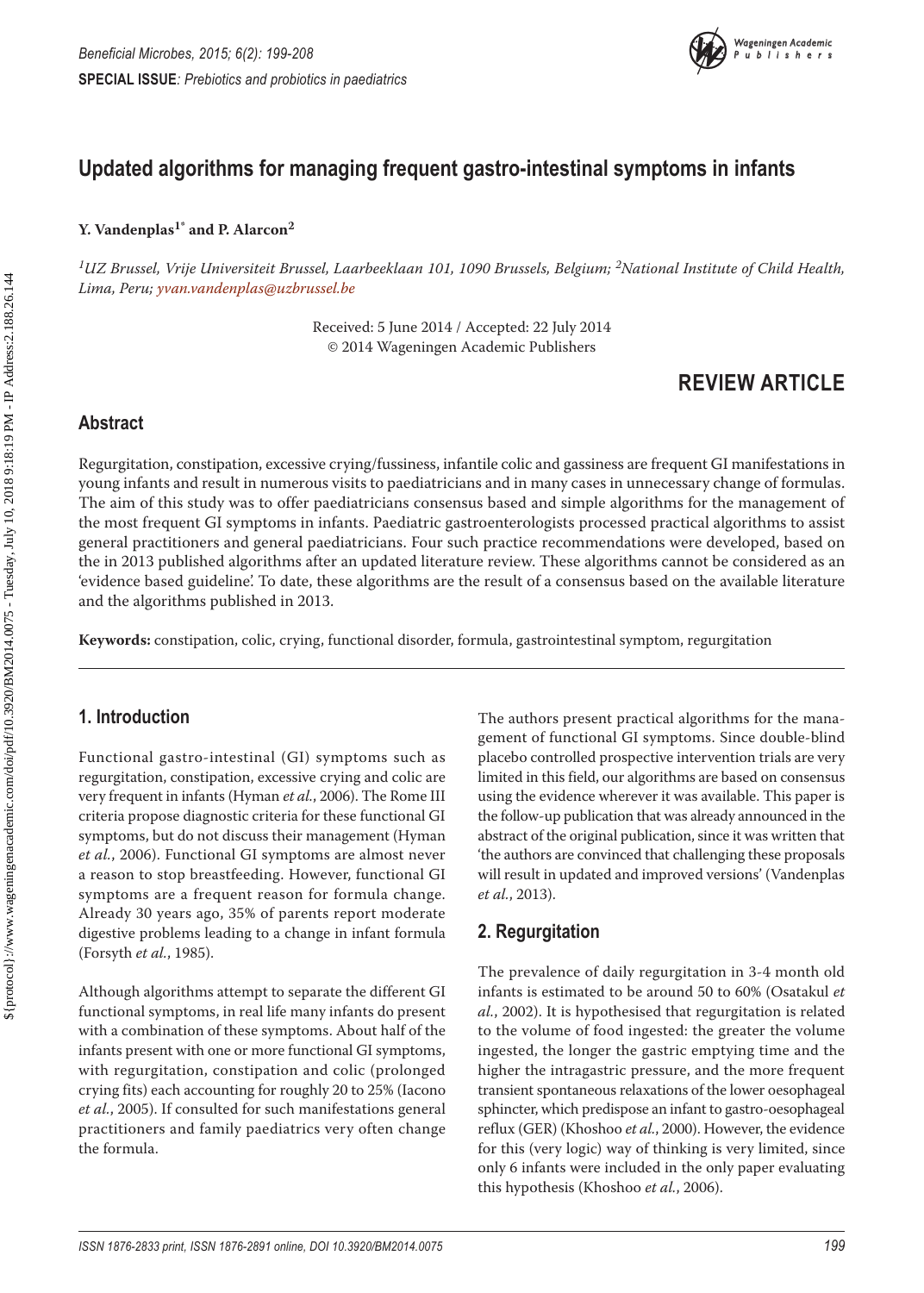#### **Diagnosis**

GER is a physiological process occurring several times per day in all healthy individuals. Regurgitation is defined as the passage of refluxed contents into the pharynx or mouth, or from the mouth (Sherman *et al.,* 2009). Vomiting is defined as a central nervous system reflex involving both autonomic and skeletal muscles. Most GER episodes occur during the postprandial period and cause few or no symptoms (Vandenplas *et al.*, 2009). According to the Rome III criteria, the diagnosis of regurgitation in a healthy infant between three weeks and 12 months of age should include: regurgitation two or more times per day for three weeks or more and absence of nausea, hematemesis, aspiration, apnoea, failure to thrive, difficulty in feeding or swallowing, and abnormal posture (Hyman *et al.*, 2006). More than 50% of all infants respond to these criteria. More than 4 episodes of regurgitation per day, what occurs in about 20% of all infants, is considered by parents as a troublesome condition for which they seek medical help (Hegar *et al.*, 2009; Martin *et al.*, 2002; Nelson *et al.*, 1997; Vandenplas *et al.*, 2009). This definition of 'troublesome regurgitation' (≥4 episodes/day for ≥2 weeks, in infants >3 weeks and <6 months) was used in our algorithm (Figure 1).

#### **Management**

The great majority of infants that regurgitate are normal healthy infants. Regurgitation is physiologic in infants. However, in the infant with troublesome and frequent regurgitation, a complete medical history and physical examination are mandatory in order to rule out red flags that may suggest a pathological condition. An important parameter is the evolution of the child's anthropometric percentiles. Physiological regurgitation should not be diagnosed in an infant presenting with regurgitation/ vomiting and/or poor weight gain (Stroud *et al.*, 2009). The management of regurgitation starts with parental education and reassurance. Parents need to be informed on how overfeeding may exacerbate regurgitation. In infantile regurgitation, thickened formula or 'anti-regurgitation formula' (AR-formula) decreases the frequency and the volume of regurgitation (Vandenplas *et al.*, 2009). Although AR-formula may not decrease the number of reflux episodes, the reduction in episodes and volume of regurgitation is a welcome improvement in quality of life for the caregivers (and the infants) (Vandenplas *et al.*, 2009). Prone (anti-trendelenburg) position cannot be recommended because of the risk of sudden infant death syndrome (SIDS) (Stroud *et al.*, 2009). Studies failed to show any benefit of anti-secretory drugs or prokinetic



**Figure 1. Algorithm for the management of regurgitation in formula-fed infants. AR = anti-regurgitation; CMPA = cow's milk protein allergy; EHF = extensive hydrolysate formula.**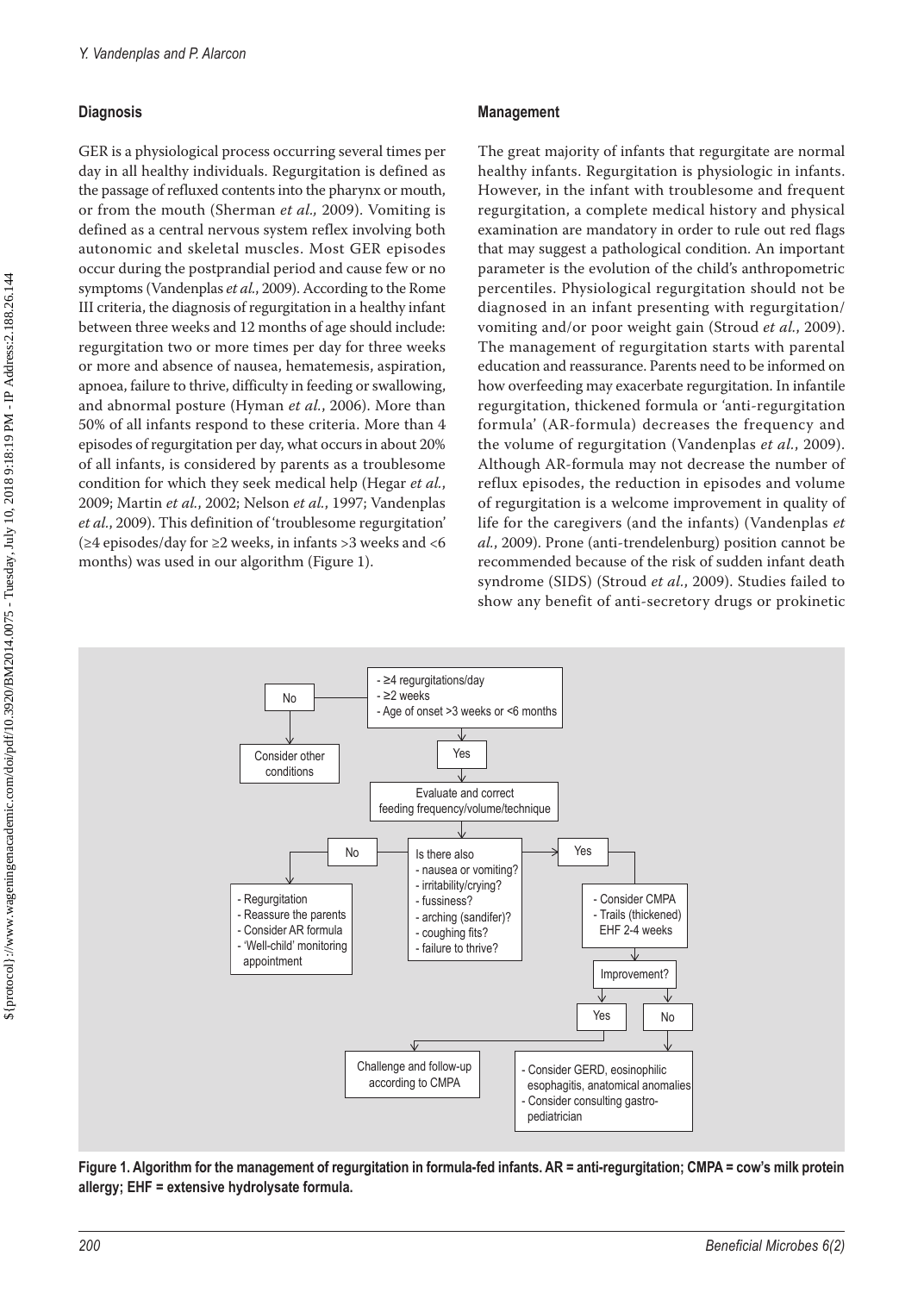agents in this situation (Horvath 2008). A subset of infants with regurgitation that do not respond to traditional management may in fact suffer cow's milk protein allergy (CMPA) (Vandenplas *et al.*, 2009). Elimination of cow's milk protein decreases regurgitation and/or vomiting significantly within 2 weeks in these infants (Vandenplas *et al.*, 2009). Re-introduction causes recurrence of symptoms. Studies support the use of extensively hydrolysed formula in formula-fed infants with bothersome regurgitation and vomiting (Vandenplas *et al.*, 2009).

In contrast, gastro-esophageal reflux disease (GERD) is present when the reflux of gastric contents causes a decreased quality of life and/or complications (Vandenplas *et al.*, 1998). Obviously, there is a grey zone between troublesome regurgitation and GERD. The management of GERD includes besides lifestyle changes pharmacological therapy, mainly acid reducing medications (Vandenplas *et al.*, 2009).

The nutritional management of regurgitation consists of correcting the frequency and volume of the feedings if necessary. Thickened AR-formulas – also known as a 'antispitting up' formulas – have an increased viscosity and relieves not only the volume and frequency of regurgitation, but also reduces crying, improves sleep, and improves weight gain (Vandenplas *et al.*, 2009). AR-formulas contain different thickening agents: processed rice, maize or potato starch, guar gum or locust bean gum (Vandenplas *et al.*, 2009). A negative effect of the thickener on absorption of vitamins and minerals has been hypothesised *in vitro* (Aggett *et al.*, 2002), but has not been demonstrated *in vivo* (Levtchenko *et al.*, 1998). If commercial AR-formula is not available, a thickening agent may be added to the formula. However, cereals increase the caloric intake, possibly causing excessive weight gain. Locust bean gum does not increase the caloric density, but may cause gassiness. 'Home thickening' of a regular formula increases the osmolarity, which in turn may increase the number of lower oesophageal sphincter relaxations (Vandenplas *et al.*, 2009), which may cause more reflux and regurgitation. Patients with regurgitation/vomiting and persistent failure to thrive should be referred to a paediatric specialist (Vandenplas *et al.*, 2013).

There is limited literature suggesting that some specific probiotics (*Lactobacillus reuteri* DSM 17938) do prevent functional GI symptoms, among which regurgitation (Indrio *et al.*, 2014). *L. reuteri* has also been shown to accelerate gastric emptying and therefore to improve regurgitation (Indrio *et al.*, 2011). However, more studies are needed to provide any specific recommendations.

As mentioned above, CMPA should be suspected in an infant with recurrent regurgitation and/or vomiting, certainly if associated with eczema and/or wheezing. In this case, elimination of CMP should start with an extensive hydrolysate based on whey, casein or another protein source such as rice, and by amino acid-based formulas (American Academy of Pediatrics, 2000; Vandenplas *et al.*, 2014b). A thickened extensive hydrolysate offers interesting therapeutic options (Vandenplas *et al.*, 2014a). A pilot-study suggest that a hydrolysate, thickened or not, is equally effective in infants with a positive cow's milk protein challenge and that only the thickened hydrolysate is effective in those with a negative challenge test (Vandenplas *et al.*, 2014a). There are also publications that need to be replicated suggesting that formulas without palm olein or palm oil as the main source of fats in the oil blend are associated to less regurgitation (Alarcon *et al.*, 2002) or that a thickened partial hydrolysate formula may be slightly more effective than a thickened standard infant formula. Partial hydrolysates empty the stomach faster than standard protein, what may contribute to a decrease in regurgitation (Vandenplas *et al.,* 2014c).

### **3. Constipation**

In infants younger than four months, the type of feeding has a key role in the stool pattern. Healthy breast-fed babies may defecate as frequently as seven times per day or as infrequently as once per week (Hyman *et al.*, 2006; Tabbers *et al.*, 2014). Extremes up to 12 times per day or once in three or four weeks have even been reported (Hyman *et al.*, 2006; Tabbers 2014). In this age group, hard stools are found only in 1.1% of exclusively breast-fed vs 9.2% in standard formula-fed (without prebiotic or probiotic supplementation) infants (Tunc *et al.*, 2008). Firm or hard stools are often seen with the change from breast milk to infant formula or after introduction of solid food. Harder stools are frequent in infants fed with formulas containing palm olein oil or palm oil as the main source of fat (Tunc *et al.*, 2008).

#### **Diagnosis**

A thorough medical history and physical examination are the cornerstones for establishing the aetiology of infant constipation. Failure to pass meconium within 24 to 48 h after birth should raise suspicion of Hirschsprung's disease (Biggs and Dery, 2006; Tabbers *et al.*, 2014). The normal defecation pattern of infants must be known by the health care professional in order to differentiate between abnormal and normal to properly educate and advise parents and to avoid unneeded treatments. It is crucial to establish what the parents mean when using the expression 'constipation': the length of time the condition has been present, the frequency of bowel movements, the consistency and size of the stools, whether defecation is painful, whether blood has been present in the stool, and whether the child seems to experience abdominal pain (Figure 2). The Amsterdam stool scale may be a useful tool to get more objective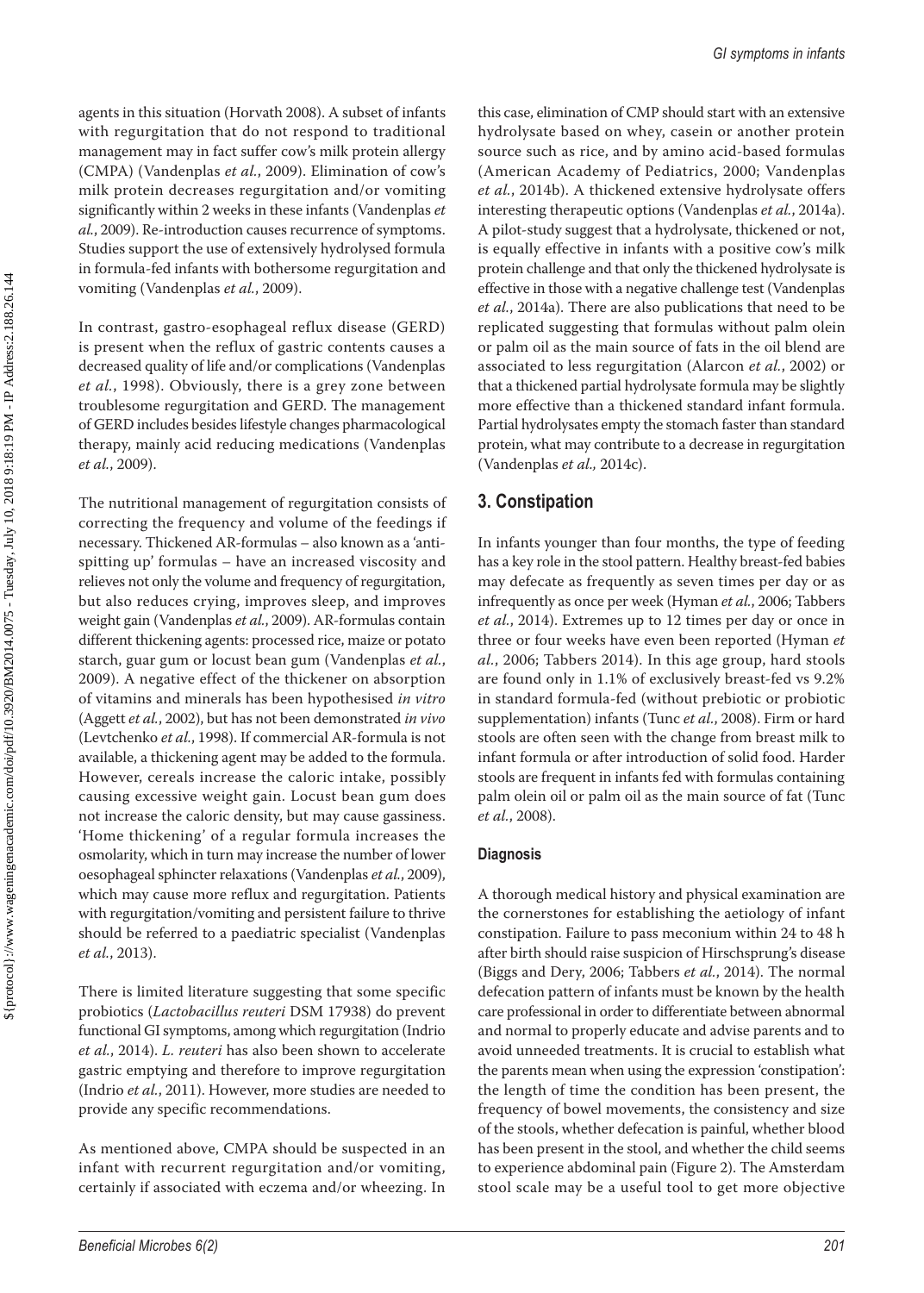

**Figure 2. Algorithm for the management of constipation in formula-fed infants. BF = breast-feeding; CMPA = cow's milk protein allergy; EHF = extensive hydrolysate formula; FF = formula feeding; PEG = polyethylene glycol; PHF = partial hydrolysate formula.**

description of stool consistency (Ghanma *et al.*, 2014). For infants, many experts recommend using the definition proposed by Biggs: 'difficult or rare defecation lasting for at least two weeks' (Biggs and Dery, 2006). The diagnosis of functional constipation (FC) is made by history and physical examination (Tabbers *et al.*, 2014). No testing is necessary if there are no arguments for an organic cause (Tabbers *et al.*, 2014). The younger the infant, the higher the risk of anatomical or organic cause, although FC remains the most frequent condition at any age. Anorectal examination should evaluate the perianal sensations, anal position and tone, the size of the rectum, the presence of an anal wink, the amount and consistency of stool, and its location within the rectum (Vanderplas *et al.*, 2013). Specific tests must be performed if other clinical data are present (i.e. pain, failure to thrive, intermittent diarrhoea, abdominal distention) (Tabbers *et al.*, 2014). Although CMPA has been shown to be a cause of constipation in a subset of children, the exact proportion is unclear and the pathophysiological mechanisms have remained elusive (Koo *et al.*, 2006; Tabbers *et al.*, 2014).

#### **Management**

The first step in the treatment of FC is parental education. Doctors should address the myths and fears and point out that FC is one of the most common, non-dangerous problems in paediatrics and that it usually disappears (Tabbers *et al.*, 2014; Vandenplas *et al.*, 2013). Dietary recommendations may help. If the probability of any organic condition is low, reassurance and close followup should be enough. In some regions, it is popular to use magnesium-rich mineral water to prepare the infant formula. However, there is no evidence to support this practice, and mineral intake is in these circumstances above international recommendations (Vandenplas *et al.*, 2013). Juices that contain sorbitol, such as prune, pear, and apple juices, can decrease constipation, but the risk exists that the infant is drinking fruit juice instead of formula. Glycerin suppositories can be helpful if acute relief by rectal emptying is wanted. Evidence does not support the use of mineral oil (risk of lipoid pneumonia due to aspiration) or enemas (e.g. phosphate) in young infants. Infant formulas containing partially hydrolysed proteins, fortified with prebiotics and/or probiotics and high in sn-2 palmitate or without palm oil as the main source of fat in the oil blend, offer a good alternative for managing FC (Koo *et al.*, 2006; Moro *et al.*, 2003). In fact, several studies were performed with a partial hydrolysate, a prebiotic supplementation and high β-palmitate, with quiet positive results (Bongers *et al.*, 2007; Moro *et al.*, 2003; Vivatvakin *et al.*, 2010). Also, there are some formulas commercialised as 'anti-constipation formulas'; some of them are rich in lactose and have a high – but within the regulatory limits – content of magnesium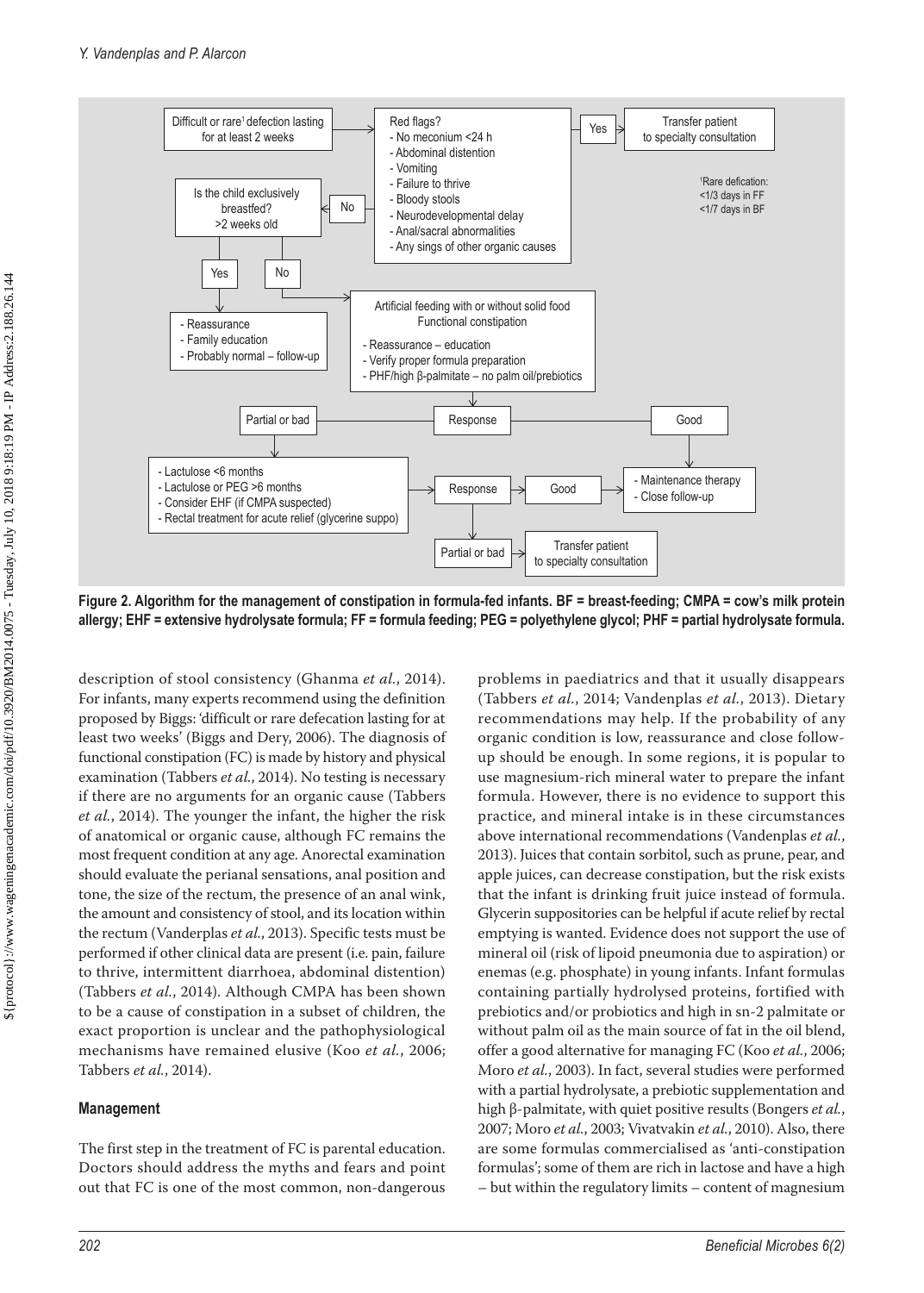(Chao *et al.*, 2007). An Italian study showed that *L. reuteri* is effective in the prevention of constipation (Indrio *et al.*, 2014). The literature about the efficacy of probiotics in infant constipation is ambiguous, since about half of the studies are negative and half are positive (Banaszkiewicz and Szajewska, 2005; Bekkali *et al.*, 2007; Bu *et al.*, 2007; Coccurullo *et al.*, 2010; Guerra *et al.*, 2011; Tabbers *et al.*, 2011). In favour of probiotics is their safety profile. Stool pattern (i.e. consistency and frequency) can be modulated by the type and dose of prebiotics. Fortifying formulas with galacto-oligosaccharides (GOS) alone or GOS/fructooligosaccarides (FOS) are associated with softer and more frequents stools in young children (Moro *et al.*, 2003; Ziegler *et al.*, 2007).

### **4. Fussiness, gassiness accompanied by crying**

Although many infants are distressed because of fussiness and gassiness, almost all of these infants also cry a lot, and therefore caregivers are more focused on the crying than the other signs and symptoms. Therefore, in these cases, a good medical history is critical. Infants usually communicate and express themselves by crying (Vandenplas *et al.*, 2013). Healthy infants cry between 20 min and 3.5 h/day (Baildam *et al.*, 1995). By the time parents present to a doctor with their crying child, they are often anxious, frustrated, and sleep-deprived. These emotions contribute to the difficulty of making an evaluation of the nonverbal crying infant, aggravated by insufficient caretaker knowledge and information (St. James-Roberts and Peachey, 2011). Overall crying can be substantially reduced when parents

adopt methods of care involving more physical contact and greater responsiveness (St. James-Roberts, 2008). In a very small number of cases, prolonged crying and fussiness in the first three months may be due to food intolerance and other organic disturbances (St. James-Roberts, 2008).

#### **Diagnosis**

Symptoms such as fussiness or excessive gas are in the great majority of cases not associated with any medical condition. A fussy infant is one that is easily upset and given to bouts of ill temper (Vandenplas *et al.*, 2013). The presence of a certain amount of air in the digestive tract is normal; however, when there is an excess, symptoms/signs such as abdominal distension, and even pain can be present. Improper feeding techniques are an important cause of aerophagia. Some findings may alert doctors to the potential presence of an organic condition (in decreasing order of evidence): (1) positive physical exam; (2) frequent regurgitation, vomiting, diarrhoea, blood in stools, weight loss/failure to thrive; (3) lack of a diurnal rhythm, (4) positive family history of migraine, asthma, atopy, eczema; (5) maternal drug ingestion (Figure 3; Vanderplas *et al.*, 2013). Low lactase activity and/or secondary lactose malabsorption in fussy babies can be associated with excessive gas and soft stools with/without presence of diaper rash (Gormally, 2001). The clinical history and physical exam are the cornerstones for evaluating young infants whose chief complaints include crying, irritability, screaming, or fussiness.



**Figure 3. Algorithm for the management of gassiness in formula-fed infants.**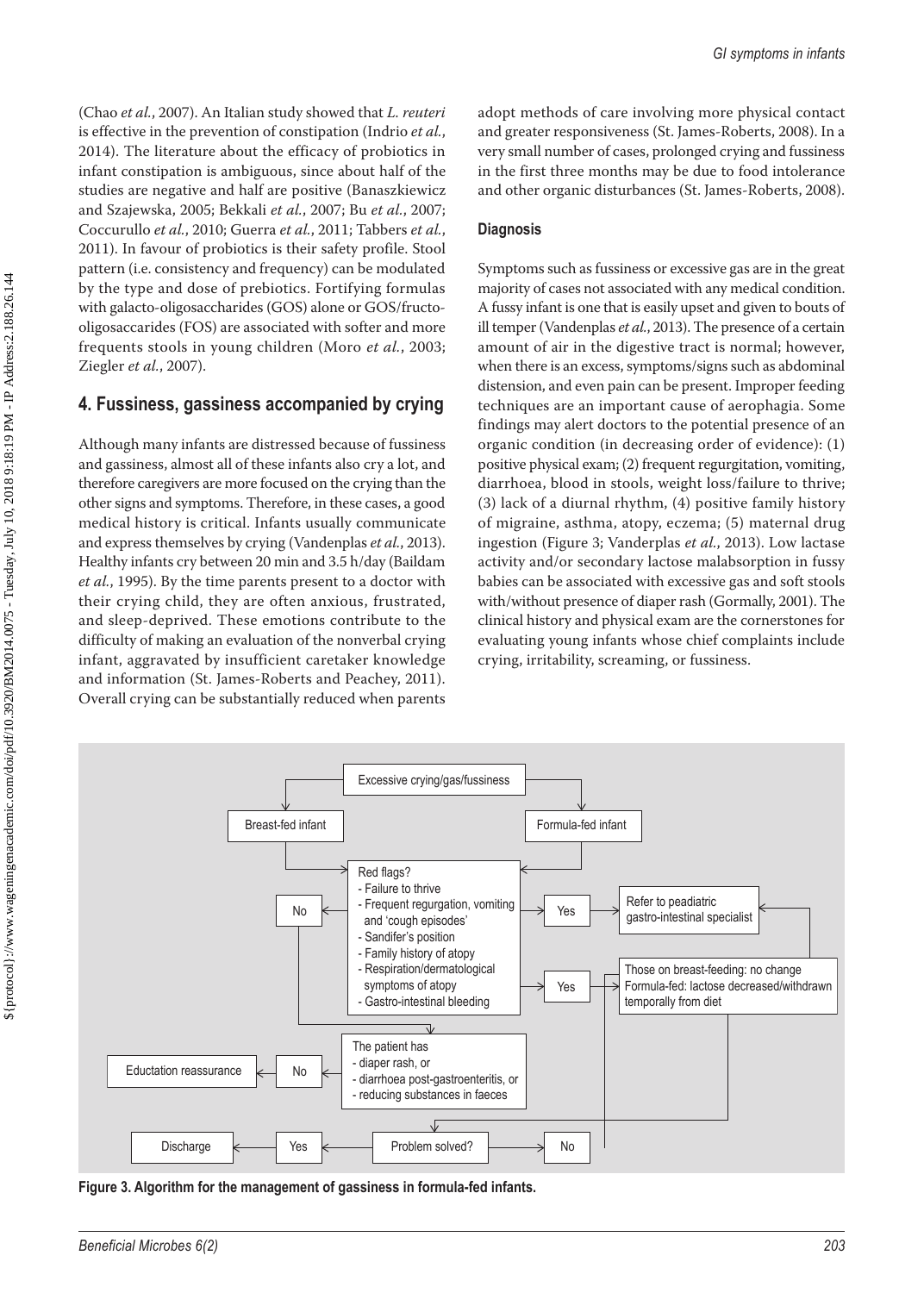#### **Management**

Fussiness, crying, and excessive gas production may be normal. There is strong evidence that the introduction of structured parenting based on behavioural principles from about six weeks of age is likely to help prevent night waking and signalling after 12 weeks (St James-Roberts and Peachey, 2011). Where no organic disturbances are found, the available evidence provides no basis for advising parents in general that changes in their care are likely to resolve crying problems in one-to-three-month-old infants (Vandenplas *et al.*, 2013). Once organic disturbance has been considered and the infant's healthy growth and development are confirmed, the focus of intervention should be on containing the crying and providing parents with information and support (Vandenplas *et al.*, 2013). Important elements advocated by an expert group are: (1) examining the notion that crying means there is something 'wrong' with a baby at this age; introducing alternatives, e.g. that it signals a reactive or vigorous baby; (2) viewing the first three months of infancy as a developmental transition, which all babies go through more or less smoothly; (3) reassuring parents that it is normal to find crying aversive and discussing the dangers of 'shaken baby syndrome'; (4) discussing ways of containing/minimising the crying, and highlighting positive features of the baby; (5) considering the availability of support and the development of coping strategies which allow individual parents to take time out and 'recharge their batteries'; (6) empowering parents and reframing the first three months as a challenge which they can overcome, with positive consequences for themselves and their relationships with their babies; (7) continuing to monitor infant and parents. In formula fed infants, when low lactase activity is suspected and the child has gassiness, diarrhoea, and in some cases diaper rash, and parents really focus on this, lactose may be withdrawn from the diet temporarily (Barr *et al.*, 2001; Vandenplas *et al.*, 2013). No randomised clinical trials have been published on partial whey hydrolysate formulas in infants with colicky symptoms (Vandenplas *et al.*, 2014c). In some individual cases GERD may cause crying and fussiness. However, all placebo controlled studies evaluating the efficacy of proton pump inhibitors (PPI) in fussy infants failed to show benefits (Vandenplas, 2014).

### **5. Infantile colic**

The original definition of infantile colic (IC) dates back from 1954: crying lasting three or more hours a day, at least three days a week for at least three weeks (Wessel *et al.*, 1954). In 2006, the Rome III criteria defined it as 'episodes of irritability, fussing, or crying that begin and end for no apparent reason and last at least three hours a day, at least three days a week, for at least one week' (Hyman *et al.*, 2006). The incidence varies between 5 and 30% (Savino and Oggero, 1996; Shergill-Bonner, 2010). IC

#### **Diagnosis**

The cardinal symptom is excessive and persistent loud crying, which mostly occurs late in the afternoon. During each episode the child appears distressed, irritable and fussy and contracts the legs, becomes red-faced, and frequently experiences episodes of borborygmi. CMPA and GERdisease should be considered in patients with severe IC. According to limited literature, a transient low lactase activity could cause also excessive crying (Cohen-Silver and Ratnapalan, 2009). But attention should also always focus on parental coping (parental anxiety, depression, absence of mother-child reciprocity, risk for child abuse, etc.) (Figure 4).

#### **Management**

There are no uniform criteria for a specific therapeutic regimen. The first recommended step is to look for potential 'red flags' to exclude organic disease (see algorithm). If these 'red flags' are not present, the feeding technique should be evaluated, the caregivers should be reassured and supported. General advice emphasising the self-limiting nature of the condition is of importance. For breast-fed infants, clinicians should advise mothers to continue breast feeding, but can sometimes recommend that the mothers avoid intake of cow's milk proteins for a minimum of two weeks. In formula-fed infants, the elimination of cow's milk proteins and dietary treatment with an extensively hydrolysed protein formula has been reported as an effective treatment (Shergill-Bonner, 2010). When CMPA is a not a potential cause of the IC, experience, but not evidence, has shown that partially hydrolysed formulas can be an useful alternative or in cases where an extensive hydrolysate would be too expensive or not available (Shergill-Bonner, 2010; Vandenplas *et al.*, 2014c). In some cases, these formulas are lactose-reduced or lactose-free and have added prebiotics showing, with varying levels of evidence, a reduction in the number of crying episodes per week and total crying time (Vandenplas *et al.*, 2014c). However, a beneficial role of lactose-free formulas or soy based formulas has not been consistently demonstrated in patients with IC (Critch, 2011). Nevertheless, selection of patients is likely to be a major bias in these studies.

The efficacy of medications such as dicyclomine, dicycloverine or cimetropium has been evaluated. The latter has shown a high rate of lethargy, motion sickness and/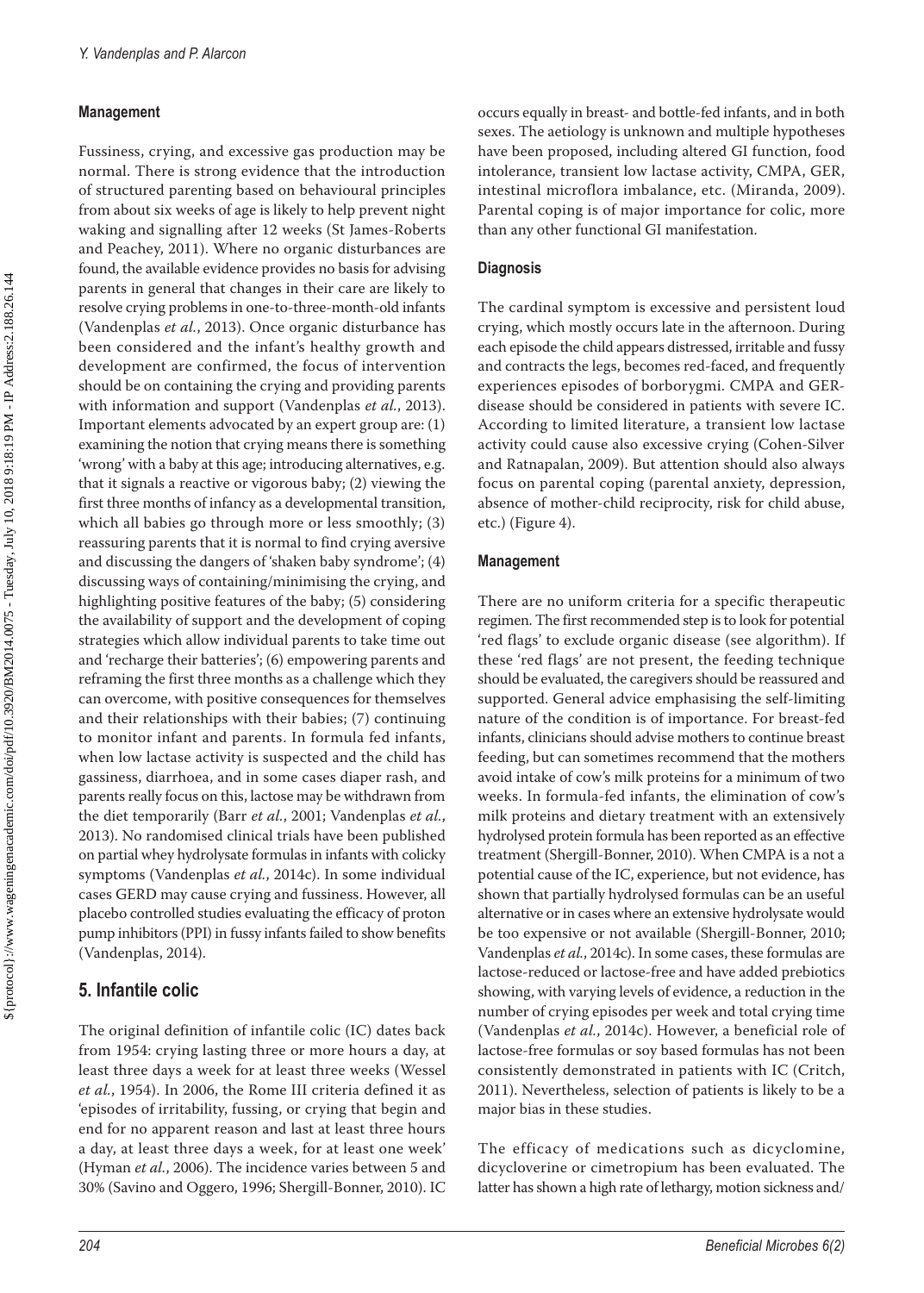

**Figure 4. Algorithm for the management of colic in formula-fed infants. AR = anti-regurgitation; BF = breast-feeding; CMPA = cow's milk protein allergy; EHF = extensive hydrolysate formula; PHF = partial hydrolysate formula.**

or somnolence (Savino *et al.*, 2002). Simethicone showed no difference versus placebo (Metcalf *et al.*, 1994). Other RCTs have studied glucose or saccharose solutions, with varying effects on crying time (Akçam and Yilmaz, 2006). One clinical trial showed safety and efficacy of *L. reuteri* in prevention of IC (Indrio *et al.*, 2014). Two randomised double blind trials showed that *L. reuteri* effectively reduces crying time in breastfed infants (Savino *et al.*, 2010; Szajewska *et al.*, 2013). A recent Australian study with the same probiotic strain *L. reuteri* in a community sample of breastfed infants and formula fed infants with IC failed to show any benefits (Sung *et al.*, 2014). At 1 month, the probiotic group even cried or fussed 49 min more than the placebo group (95% confidence interval: 8 to 90 minutes, *P*=0.02) (Sung *et al.*, 2014). In a prospective randomised controlled study a partial hydrolysate, with high β-palmitate, and a prebiotics mixture of GOS/FOS resulted in a significant reduction of crying episodes in infants with colic within one week of intervention (Savino *et al.*, 2006). Several studies have been performed with PPI in distressed infants; they all failed to show any benefits (Chen *et al.*, 2012; Orenstein *et al.*, 2009; Smith *et al.*, 2013; Winter *et al.*, 2012).

Studies have evaluated the role of additional familial caregivers' support, counselling therapies, car rides during colic episodes, reduction of stimulating actions (such as changing diapers), chiropractic, spinal massages or even the use of herbal options. Unfortunately, none of these trials has been of sufficient methodological quality to allow a recommendation (Hall *et al.*, 2013; Savino *et al.*, 2005).

IC is a multi-factorial condition. This multifactorial aspect makes it unlikely that a single intervention will be found that is associated with significant improvement in an unselected patient population. The effect/benefit of probiotics need further evaluation. Also, the data with prebiotic oligosaccharides are too limited to recommend their routine use at this time. So far, there is limited evidence for a beneficial effect of partial hydrolysates. Actually, partially hydrolysed milk has also been shown to be helpful and can be a useful option in the community when a cow's milk allergy is not considered to be an underlining cause of the colic (Critch, 2011; Shergill-Bonner, 2010). In many centres, infants presenting with colic are treated with extensively hydrolysed formulas. However, the evidence for

 \${protocol}://www.wageningenacademic.com/doi/pdf/10.3920/BM2014.0075 - Tuesday, July 10, 2018 9:18:19 PM - IP Address:2.188.26.144 \${protocol}//www.wageningenacademic.com/doi/pdf/10.3920/BM2014.0075 - Tuesday, July 10, 2018 9:18:19 PM - IP Address:2.188.26.144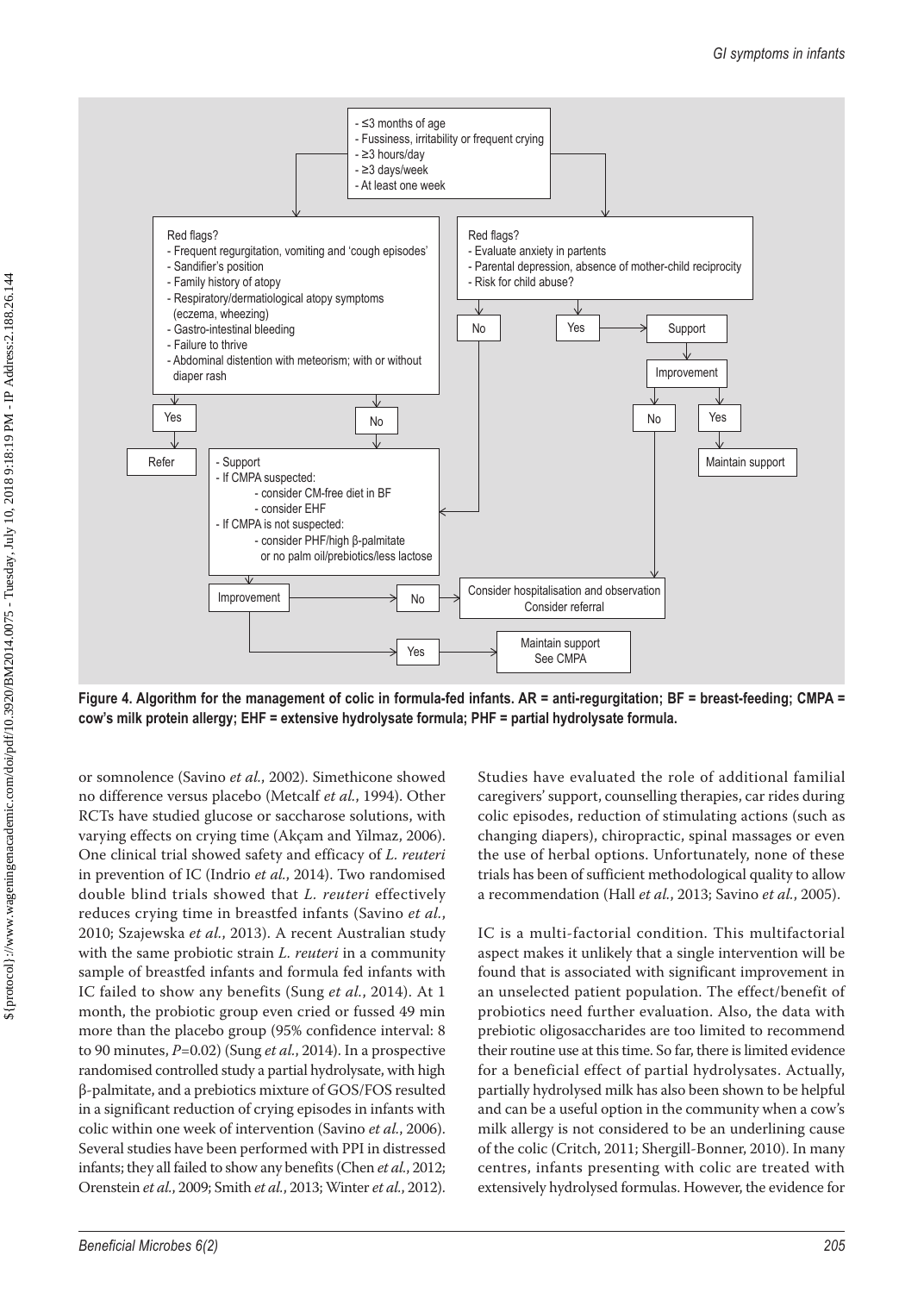this recommendation comes from a few studies performed in reference centres. There are no data on the efficacy of extensive hydrolysates in unselected infants with colic, when there is absence of arguments for a diagnosis of CMPA. Nevertheless, the elimination of cow's milk protein and using extensively hydrolysed protein formula have been shown to be effective treatments for a subset of babies with infantile colic (Critsch, 2011; Shergill-Bonner, 2010).

## **6. Conclusions**

Healthy infants presenting with common functional GI-problems often go through a series of unnecessary investigations and medical treatments. These practical algorithms will help general practitioners and paediatricians in the diagnosis and management of these frequent functional GI disorders, focusing on reassurance and dietary intervention. Depending on the GI symptom/condition our proposed algorithms offer dietary alternatives for a practical nutritional management. Overall, medication has failed to bring significant improvement in these conditions. Although there is some evidence that many functional GI disorders are accompanied by a dysbiosis, the efficacy of therapeutic intervention with prebiotics and probiotics is promising but still limited. However, since these interventions are very safe, they are a worthwhile therapeutic option even if the evidence of benefit is limited.

## **Conflict of interest**

Y. Vandenplas is consultant for Biocodex and United Pharmaceuticals. The other author has no conflicts of interest relevant to this article to disclose.

## **References**

- Aggett, P.J., Agostoni, C., Goulet, O., Hernell, O., Koletzko, B., Lafeber, H.L., Michaelsen, K.F., Milla, P., Rigo, J. and Weaver, L.T., 2002. Antireflux or antiregurgitation milk products for infants and young children: a commentary by the ESPGHAN Committee on Nutrition. Journal of Pediatric Gastroenterology and Nutrition 34: 496-498.
- Akcam, M. and Yilmaz, A., 2006. Oral hypertonic glucose solution in the treatment of infantile colic. Pediatrics International 48: 125-127.
- Alarcon, P.A., Tressler, R.L., Mulvaney, A., Lam, W. and Comer, G.M., 2002. Gastrointestinal tolerance of a new infant milk formula in healthy babies: an international study conducted in 17 countries. Nutrition 18: 484-489.
- American Academy of Pediatrics Committee on Nutrition, 2000. Hypoallergenic infant formulas. Pediatrics 106: 346-349.
- Baildam, E.M., Hillier, V.F., Ward, B.S., Bannister, R.P., Bamford, F.N. and Moore, W.M., 1995. Duration and pattern of crying in the first year of life. Developmental Medicine and Child Neurology 37: 345-353.
- Banaszkiewicz, A. and Szajewska, H., 2005. Ineffectiveness of *Lactobacillus* GG as an adjunct to lactulose for the treatment of constipation in children: a double-blind, placebo-controlled randomized trial. Journal of Pediatrics 146: 364-369.
- Barr, R.G., St. James-Roberts, I., Keefe, M. (eds.), 2001. New evidence on unexplained early infant crying: its origins, nature and management. Johnson & Johnson Pediatric Institute, Skillman, NJ, USA.
- Bekkali, N.L., Bongers, M.E., Van den Berg, M.M., Liem, O. and Benninga, M.A., 2007. The role of a probiotics mixture in the treatment of childhood constipation: a pilot study. Nutrition Journal 6: 17.
- Biggs, W.S. and Dery, W.H., 2006. Evaluation and treatment of constipation in infants and children. American Family Physician 73: 469-477.
- Bongers, M.E., de Lorijn, F., Reitsma, J.B., Groeneweg, M., Taminiau, J.A. and Benninga, M.A., 2007. The clinical effect of a new infant formula in term infants with constipation: a double-blind, randomized cross-over trial. Nutrition Journal 6: 8.
- Bu, L.N., Chang, M.H., Ni, Y.H., Chen, H.L. and Cheng, C.C., 2007. *Lactobacillus casei rhamnosus* Lcr35 in children with chronic constipation. Pediatrics International 49: 485-490.
- Chao, H.C. and Vandenplas, Y., 2007. Therapeutic effect of Novalac-IT in infants with constipation. Nutrition 23: 469-473.
- Chen, I.L., Gao, W.Y., Johnson, A.P., Niak, A., Troiani, J., Korvick, J., Snow, N., Estes, K., Taylor, A. and Griebel, D., 2012. Proton pump inhibitor use in infants: FDA reviewer experience. Journal of Pediatric Gastroenterology and Nutrition 54: 8-14.
- Coccorullo, P., Strisciuglio, C., Martinelli, M., Miele, E., Greco, L. and Staiano, A., 2010. *Lactobacillus reuteri* (DSM 17938) in infants with functional chronic constipation: a double-blind, randomized, placebo-controlled study. Journal of Pediatrics 157: 598-602.
- Cohen-Silver, J. and Ratnapalan, S., 2009. Management of infantile colic: a review. Clinical Pediatrics 48: 14-17.
- Critch, J., 2011. Infantile colic: is there a role for dietary interventions? Paediatric Child Health 16: 47-49.
- Forsyth, B.W., McCarthy, P.L. and Leventhal, J.M., 1985. Problems of early infancy, formula changes, and mothers' beliefs about their infants. Journal of Pediatrics 106: 1012-1027.
- Ghanma, A., Puttemans, K., Deneyer, M., Benninga, M. and Vandenplas, Y., 2014. Amsterdam infant stool scale is more useful for assessing children who have not been toilet trained than Bristol stool scale. Acta Paediatrica 103: e91-e92.
- Gormally, S., 2001. Clinical clues to organic etiologies in infants with colic. In: Barr, R., St. James-Roberts, I. and Keefe, M. (eds.). New evidence on unexplained early infant crying: its origins, nature and management. Johnson & Johnson Pediatric Institute, Skillman, NJ, USA, pp. 133-149.
- Guerra, P.V., Lima, L.N., Souza, T.C., Mazochi, V., Penna, F.J., Silva, A.M., Nicoli, J.R. and Guimaraes, E.V., 2011. Pediatric functional constipation treatment with *Bifidobacterium*-containing yogurt: a crossover, double-blind, controlled trial. World Journal of Gastroenterology 17: 3916-3921.
- Hall, B., Chesters, J. and Robinson, A., 2012. Infantile colic: a systematic review of medical and conventional therapies. Journal of Paediatrics and Child Health 48: 128-137.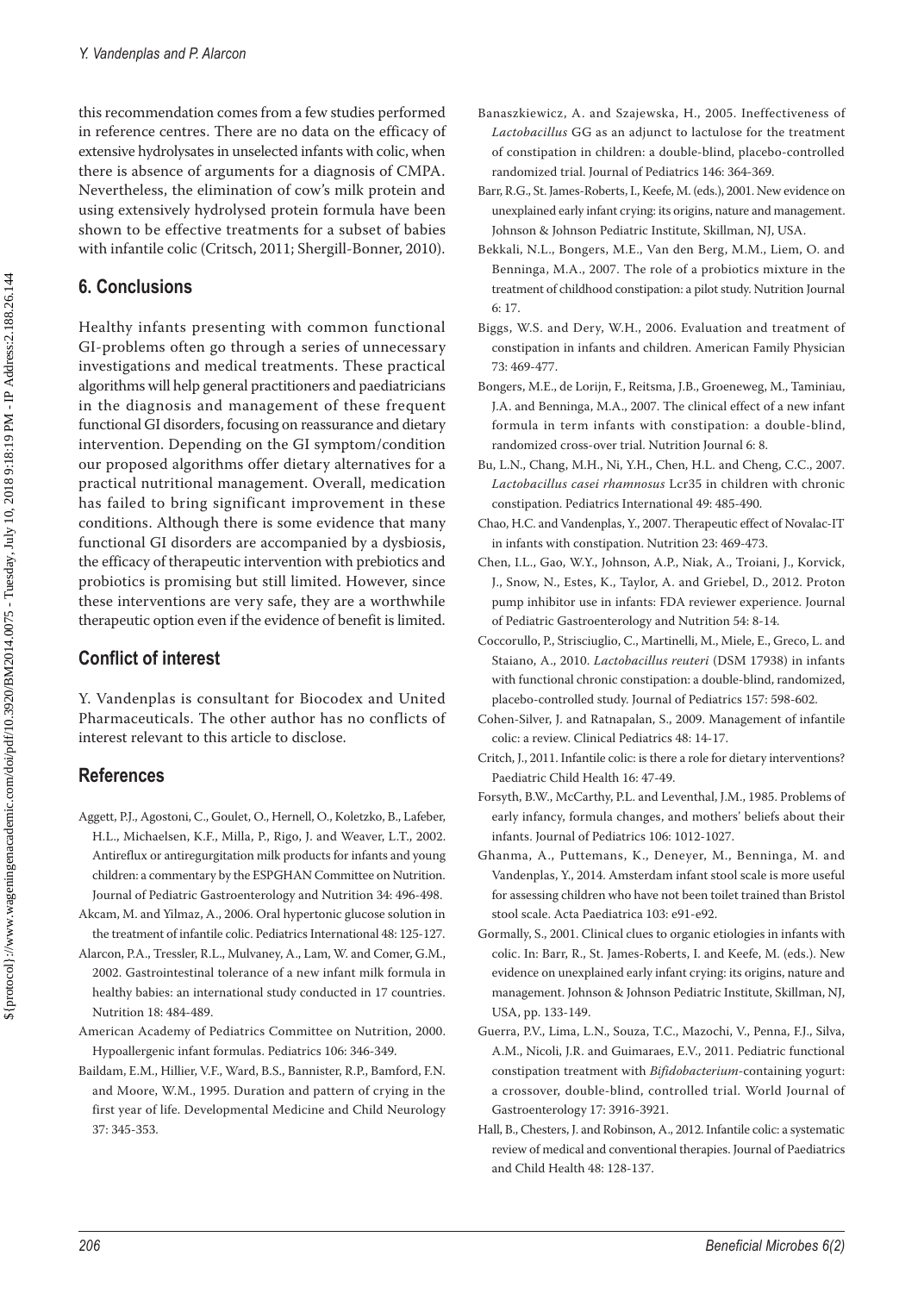- Hegar, B., Dewanti, N.R., Kadim, M., Alatas, S., Firmansyah, A. and Vandenplas, Y., 2009. Natural evolution of regurgitation in healthy infants. Acta Paediatrica 98: 1189-1193.
- Horvath, A., Dziechciarz, P. and Szajewska, H., 2008. The effect of thickened-feed interventions on gastroesophageal reflux in infants: systematic review and meta-analysis of randomized, controlled trials. Pediatrics 122: e1268-1277.
- Hyman, P.E., Milla, P.J., Benninga, M.A., Davidson, G.P., Fleisher, D.F. and Taminiau, J., 2006. Childhood functional gastrointestinal disorders: neonate/toddler. Gastroenterology 130: 1519-1526.
- Iacono, G., Merolla, R., D'Amico, D., Bonci, E., Cavataio, F., Di Prima, L., Scalici, C., Indinnimeo, L., Averna, M.R., Carroccio, A. and the Paediatric Study Group on Gastrointestinal Symptoms in Infancy, 2005. Gastrointestinal symptoms in infancy: a population-based prospective study. Digestive and Liver Disease 37: 432-438.
- Indrio, F., Di Mauro, A., Riezzo, G., Civardi, E., Intini, C., Corvaglia, L., Ballardini, E., Bisceglia, M., Cinquetti, M., Brazzoduro, E., Del Vecchio, A., Tafuri, S. and Francavilla, R., 2014. Prophylactic use of a probiotic in the prevention of colic, regurgitation, and functional constipation: a randomized clinical trial. JAMA Pediatrics 168: 228-233.
- Indrio, F., Riezzo, G., Raimondi, F., Bisceglia, M., Filannino, A., Cavallo, L. and Francavilla, R., 2011. *Lactobacillus reuteri* accelerates gastric emptying and improves regurgitation in infants. European Journal of Clinical Investigation 41: 417-422.
- Khoshoo, V., Ross, G., Brown, S. and Edell, D., 2000. Smaller volume, thickened formulas in the management of gastroesophageal reflux in thriving infants. Journal of Pediatric Gastroenterology and Nutrition 31: 554-556.
- Koo, W.W., Hockman, E.M. and Dow, M., 2006. Palm olein in the fat blend of infant formulas: effect on the intestinal absorption of calcium and fat, and bone mineralization. Journal of the American College of Nutrition 25: 117-122.
- Levtchenko, E., Hauser, B. and Vandenplas, Y., 1998. Nutritional value of an 'anti-regurgitation' formula. Acta Gastroenterologica Belgica 61: 285-287.
- Lloyd, B., Halter, R.J., Kuchan, M.J., Baggs, G.E., Ryan, A.S. and Masor, M.L., 1999. Formula tolerance in postbreastfed and exclusively formula-fed infants. Pediatrics 103: E7.
- Martin, A.J., Pratt, N., Kennedy, J.D., Ryan, P., Ruffin, R.E., Miles, H. and Marley, J., 2002. Natural history and familial relationships of infant spilling to 9 years of age. Pediatrics 109: 1061-1067.
- Metcalf, T.J., Irons, T.G., Sher, L.D. and Young, P.C., 1994. Simethicone in the treatment of infant colic: a randomized, placebo-controlled, multicenter trial. Pediatrics 94: 29-34.
- Miranda, A., 2009. Early life stress and pain: an important link to functional bowel disorders. Pediatric Annals 38: 279-282.
- Moro, G.E., Mosca, F., Miniello, V., Fanaro, S., Jelinek, J., Stahl, B. and Boehm, G., 2003. Effects of a new mixture of prebiotics on faecal flora and stools in term infants. Acta Paediatrica 91 Suppl.: 77-79.
- Nelson, S.P., Chen, E.H., Syniar, G.M. and Christoffel, K.K., 1997. Prevalence of symptoms of gastroesophageal reflux during infancy. A pediatric practice-based survey. Pediatric Practice Research Group. Archives of Pediatrics and Adolescent Medicine 151: 569-572.
- Orenstein, S.R., Hassall, E., Furmaga-Jablonska, W., Atkinson, S. and Raanan, M., 2009. Multicenter, double-blind, randomized, placebocontrolled trial assessing the efficacy and safety of proton pump inhibitor lansoprazole in infants with symptoms of gastroesophageal reflux disease. Journal of Pediatrics 154: 514-520 e514.
- Osatakul, S., Sriplung, H., Puetpaiboon, A., Junjana, C.O. and Chamnongpakdi, S., 2002. Prevalence and natural course of gastroesophageal reflux symptoms: a 1-year cohort study in Thai infants. Journal of Pediatric Gastroenterology and Nutrition 34: 63-67.
- Savino, F., Brondello, C., Cresi, F., Oggero, R. and Silvestro, L., 2002. Cimetropium bromide in the treatment of crisis in infantile colic. Journal of Pediatric Gastroenterology and Nutrition 34: 417-419.
- Savino, F., Cordisco, L., Tarasco, V., Palumeri, E., Calabrese, R., Oggero, R., Roos, S. and Matteuzzi, D., 2010. *Lactobacillus reuteri* DSM 17938 in infantile colic: a randomized, double-blind, placebocontrolled trial. Pediatrics 126: e526-533.
- Savino, F., Cresi, F., Castagno, E., Silvestro, L. and Oggero, R., 2005. A randomized double-blind placebo-controlled trial of a standardized extract of *Matricariae recutita*, *Foeniculum vulgare* and *Melissa officinalis* (ColiMil) in the treatment of breastfed colicky infants. Phytotherapy Research 19: 335-340.
- Savino, F. and Oggero, R., 1996. [Management of infantile colics]. Minerva Pediatrica 48: 313-319.
- Savino, F., Palumeri, E., Castagno, E., Cresi, F., Dalmasso, P., Cavallo, F. and Oggero, R., 2006. Reduction of crying episodes owing to infantile colic: a randomized controlled study on the efficacy of a new infant formula. European Journal of Clinical Nutrition 60: 1304-1310.
- Shergill-Bonner, R., 2010. Infantile colic: practicalities of management, including dietary aspects. Journal of Family Health Care 20: 206-209.
- Sherman, P.M., Hassall, E., Fagundes-Neto, U., Gold, B.D., Kato, S., Koletzko, S., Orenstein, S., Rudolph, C., Vakil, N. and Vandenplas, Y., 2009. A global, evidence-based consensus on the definition of gastroesophageal reflux disease in the paediatric population. American Journal of Gastroenterology 104: 1278-1295.
- Smith, C.H., Israel, D.M., Schreiber, R. and Goldman, R.D., 2013. Proton pump inhibitors for irritable infants. Canadian Family Physician 59: 153-156.
- St James-Roberts, I., 2008. Infant crying and sleeping: helping parents to prevent and manage problems. Primary Care: Clinics in Office Practice 35: 547-567, viii.
- St James-Roberts, I. and Peachey, E., 2011. Distinguishing infant prolonged crying from sleep-waking problems. Archives of Disease in Childhood 96: 340-344.
- Stroud, L.R., Paster, R.L., Goodwin, M.S., Shenassa, E., Buka, S., Niaura, R., Rosenblith, J.F. and Lipsitt, L.P., 2009. Maternal smoking during pregnancy and neonatal behavior: a large-scale community study. Pediatrics 123: e842-e848.
- Sung, V., Hiscock, H., Tang, M.L., Mensah, F.K., Nation, M.L., Satzke, C., Heine, R.G., Stock, A., Barr, R.G. and Wake, M., 2014. Treating infant colic with the probiotic Lactobacillus reuteri: double blind, placebo controlled randomised trial. BMJ 348: g2107.
- Szajewska, H., Gyrczuk, E. and Horvath, A., 2013. Lactobacillus reuteri DSM 17938 for the management of infantile colic in breastfed infants: a randomized, double-blind, placebo-controlled trial. Journal of Pediatrics 162: 257-262.